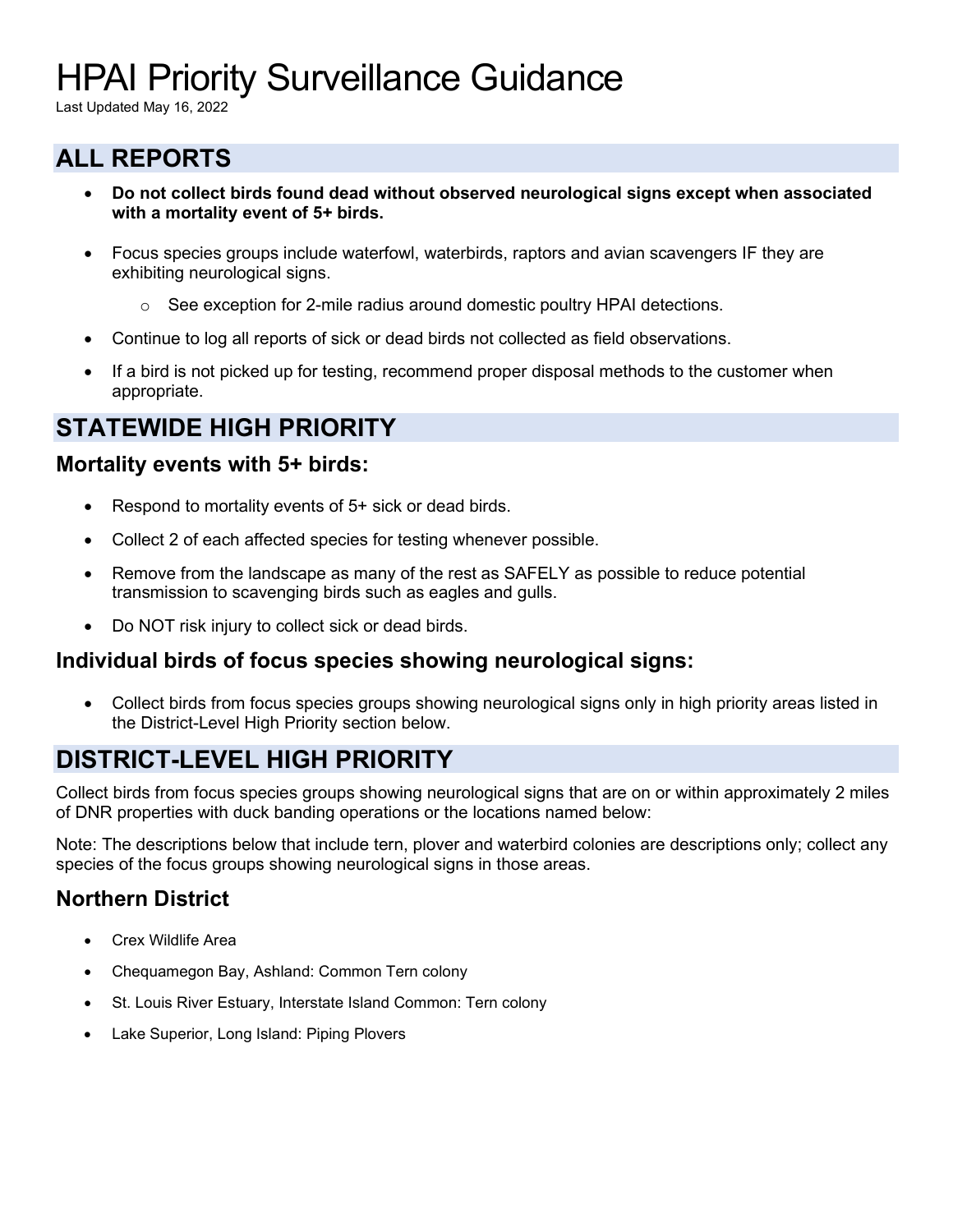#### **Northeast District**

- Navarino Wildlife Area
- Lower Wolf River Bottomlands NRA Outagamie Co.
- Collins Marsh Wildlife Area
- Sheboygan Marsh Wildlife Area
- Grand River Marsh Wildlife Area
- White River Marsh Wildlife Area
- Bay of Green Bay nesting waterbird colonies
- Lake Puckaway: Common Tern raft colony
- Lake Winnebago and Up River Lakes: nesting waterbird colonies

#### **West-central District**

- Mead Wildlife Area
- Necedah National Wildlife Refuge (coordinate with USFWS)

#### **Mississippi River**

- We are NOT collecting birds found dead.
- Birds showing clinical signs and/or those that are compromising human/health and safety should be reported to the MS River Wildlife Biologist, Brenda Kelly for consultation.
- Pick up will be determined on a case-by-case basis based on guidance from the USFWS Upper Mississippi River National Wildlife and Fish Refuge (Refuge) and the National Wildlife Health Center (NWHC). The Refuge maintains a separate set of policies and procedures responding to HPAI and any collection will require prior communication between our agencies.

#### **Southern District**

- Bong State Recreational Area
- Horicon Marsh Wildlife Area

# **STATE GAME FARM HIGH PRIORITY**

- Collect birds showing neurological signs of the focus groups (waterfowl, waterbirds, raptors, avian scavengers) within a 10-mile radius around Poynette State Game Farm.
- Continued knowledge of the possible risk brought in by wild birds will be essential to decrease the transmission risk to the pheasant flock at the State Game Farm.

# **STATEWIDE LOW PRIORITY**

• **Individual birds within 2 miles of any domestic poultry HPAI detection:** Respond to individual birds of any species displaying neurological signs within a 2-mile radius of any HPAI-positive domestic poultry facility.